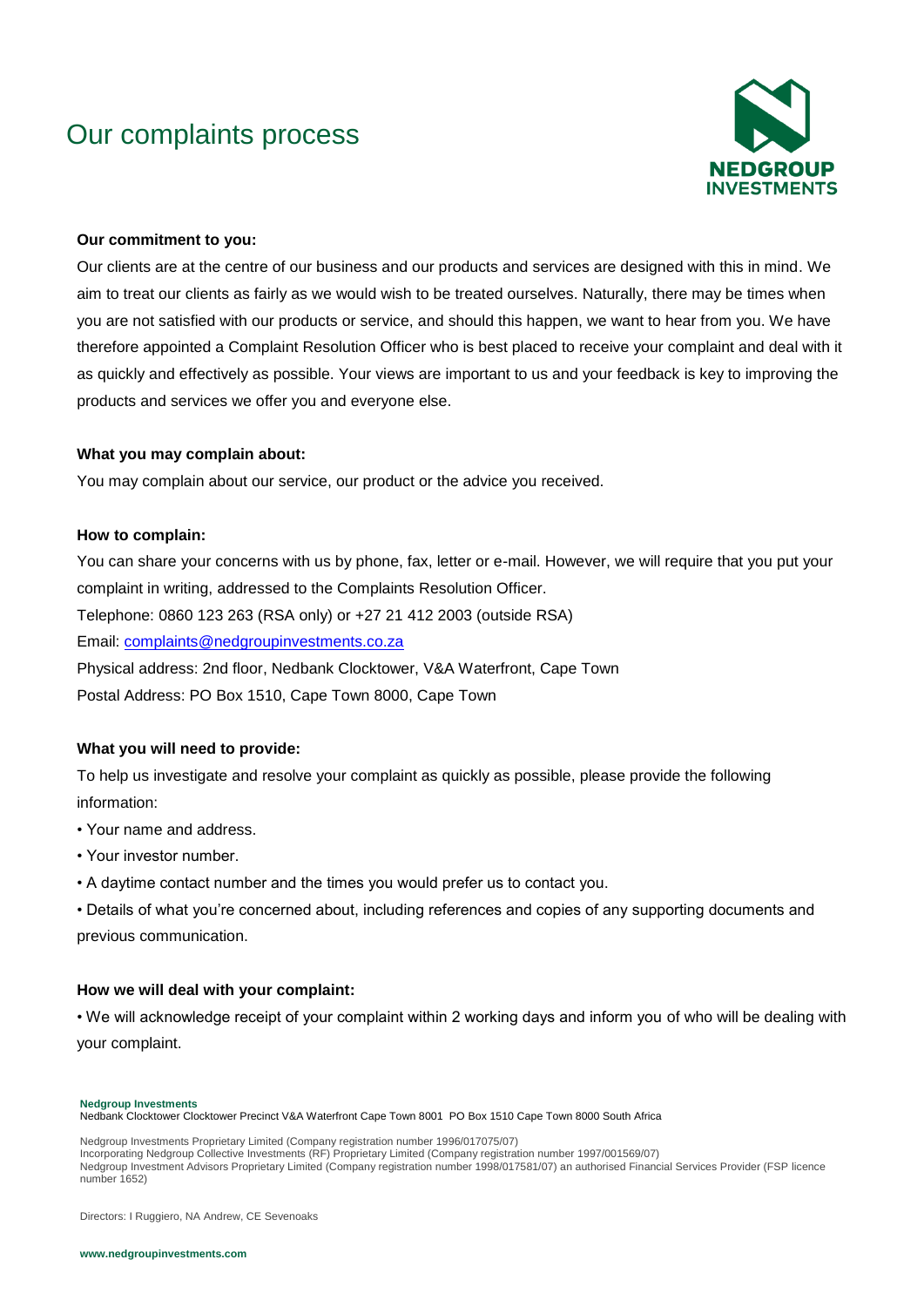• The complaint will be handled by our Complaints Resolution Officer who is skilled to deal with complaints.

• Where possible, we will resolve your complaint within 5 business days taking into account the nature of the complaint.

• If we need more time to complete our investigations, we will keep you regularly updated with our progress.

#### **What happens if you are unsatisfied with our response to your complaint?**

Should you consider that our response to your complaint still does not fully address your issues, please refer your complaint to the Head of Client Services so we can understand if there is anything more we can do. Once we're satisfied, we've considered all aspects of your complaint, we will send you our final response.

#### **And if you are still unsatisfied with how we dealt with your complaint?**

If we do not resolve your complaint internally to your satisfaction, you may ask the relevant Ombud or Adjudicator to review your complaint. The Ombud provides a dispute resolution mechanism which avoids lengthy and costly court proceedings. Please note that there are different Ombuds available depending on the type of product or service you are complaining about.

### **For complaints relating to Nedgroup Investments unit trust portfolios please contact the Registrar of Collective Investment Schemes:**

Tel: 012 428 8000 Fax: 012 347 0221 Email: [cis.complaints@fsb.co.za](mailto:cis.complaints@fsb.co.za) Post: 35655, Menlo Park, 0102

**For complaints relating to Nedgroup Investments Living Annuity and Endowment products please contact the Ombud for Long term Insurance:** 

Tel: 021 657 5000 / 0860 103 4000 Fax: 021 674 0951 Email: [info@ombud.co.za](mailto:info@ombud.co.za) Post: Private Bag X45, Claremont, Cape Town, 7735